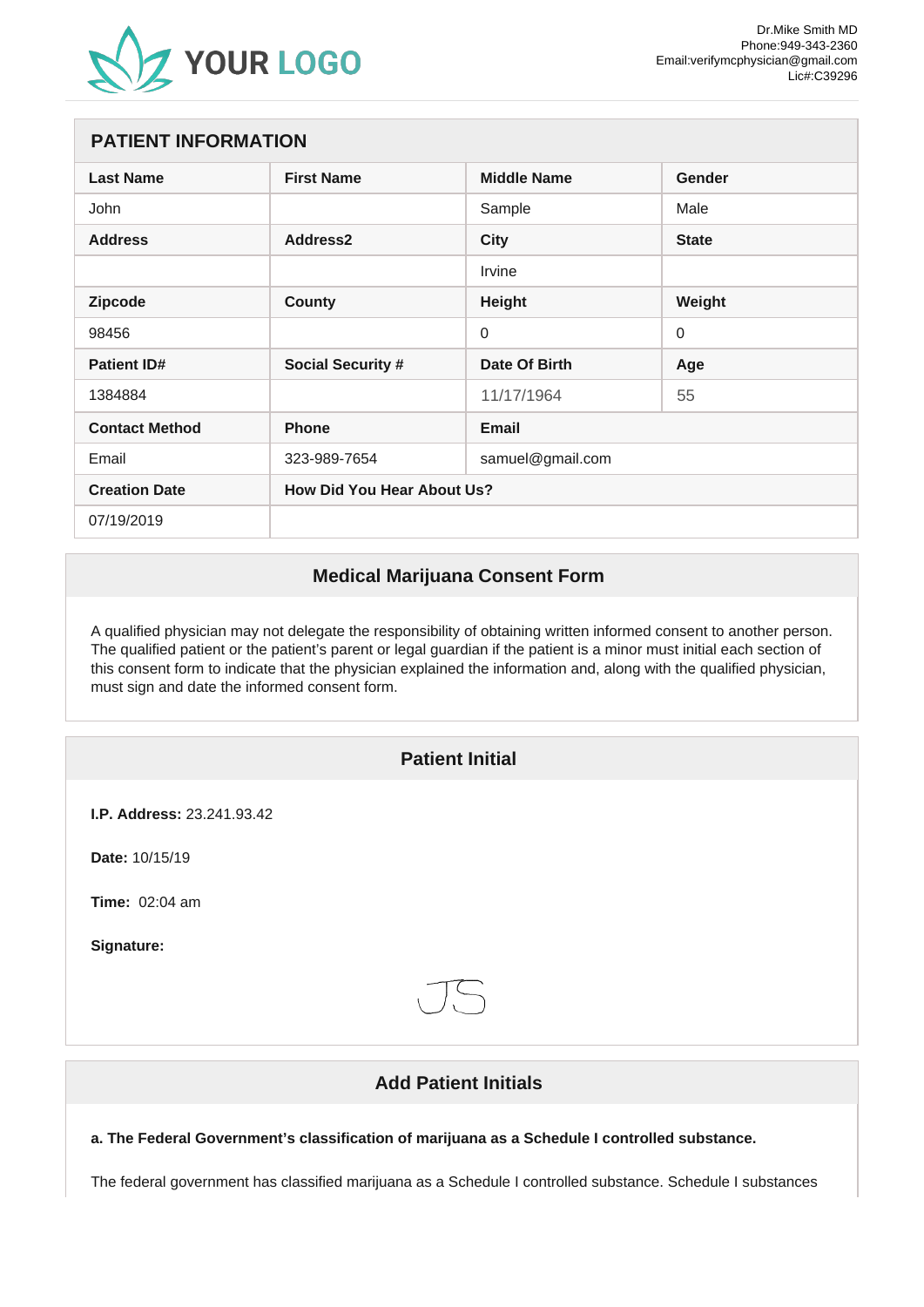

are defined, in part, as having (1) a high potential for abuse; (2) no currently accepted medical use in treatment in the United States; and (3) a lack of accepted safety for use under medical supervision. Federal law prohibits the manufacture, distribution and possession of marijuana even in states, such as Florida, which have modified their state laws to treat marijuana as a medicine.



When in the possession or under the influence of medical marijuana, the patient or the patient's caregiver must have his or her medical marijuana use registry identification card in his or her possession at all times.



## **b. The approval and oversight status of marijuana by the Food and Drug Administration.**

Marijuana has not been approved by the Food and Drug Administration for marketing as a drug. Therefore, the "manufacture" of marijuana for medical use is not subject to any federal standards, quality control, or other oversight. Marijuana may contain unknown quantities of active ingredients, which may vary in potency, impurities, contaminants, and substances in addition to THC, which is the primary psychoactive chemical component of marijuana.



#### **c. The potential for addiction.**

Some studies suggest that the use of marijuana by individuals may lead to a tolerance to, dependence on, or addiction to marijuana. I understand that if I require increasingly higher doses to achieve the same benefit or if I think that I may be developing a dependency on marijuana, I should contact Mike Smith MD.



## **d. The potential effect that marijuana may have on a patient's coordination, motor skills, and cognition, including a warning against operating heavy machinery, operating a motor vehicle, or engaging in activities that require a person to be alert or respond quickly.**

The use of marijuana can affect coordination, motor skills and cognition, i.e., the ability to think, judge and reason. Driving under the influence of cannabis can double the risk of vehicular accident, which escalates if alcohol is also influencing the driver. While using medical marijuana, I should not drive, operate heavy machinery or engage in any activities that require me to be alert and/or respond quickly and I should not participate in activities that may be dangerous to myself or others. I understand that if I drive while under the influence of marijuana, I can be arrested for "driving under the influence."



#### **e. The potential side effects of medical marijuana use.**

Potential side effects from the use of marijuana include, but are not limited to, the following: dizziness, anxiety, confusion, sedation, low blood pressure, impairment of short term memory, euphoria, difficulty in completing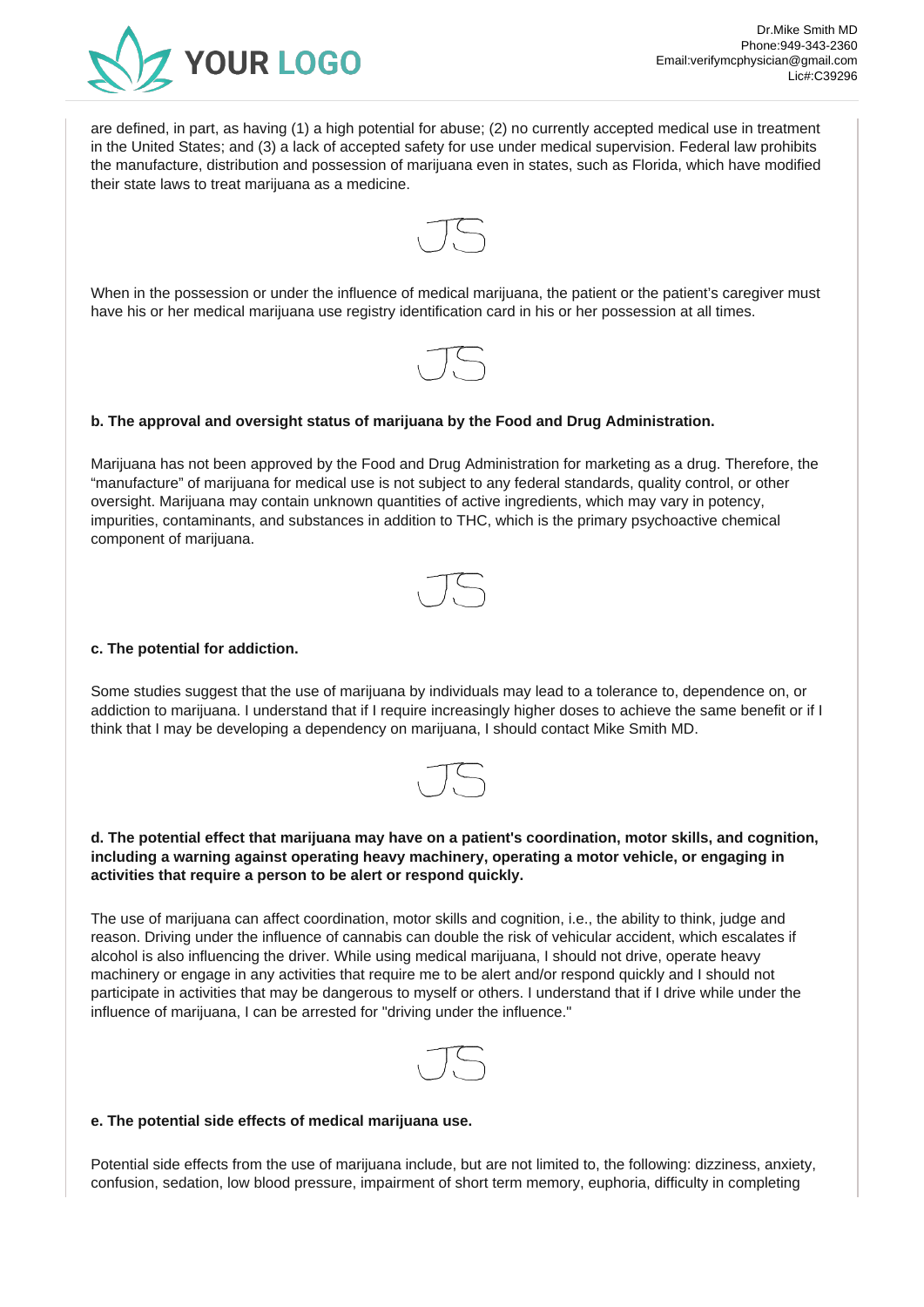

complex tasks, suppression of the body's immune system, may affect the production of sex hormones that lead to adverse effects, inability to concentrate, impaired motor skills, paranoia, psychotic symptoms, general apathy, depression and/or restlessness. Marijuana may exacerbate schizophrenia in persons predisposed to that disorder. In addition, the use of medical marijuana may cause me to talk or eat in excess, alter my perception of time and space and impair my judgment. Many medical authorities claim that use of medical marijuana, especially by persons younger than 25, can result in long-term problems with attention, memory, learning, drug abuse, and schizophrenia.



I understand that using marijuana while consuming alcohol is not recommended. Additional side effects may become present when using both alcohol and marijuana.



I agree to contact Mike Smith MD if I experience any of the side effects listed above, or if I become depressed or psychotic, have suicidal thoughts, or experience crying spells. I will also contact Dr. Stein if I experience respiratory problems, changes in my normal sleeping patterns, extreme fatigue, increased irritability, or begin to withdraw from my family and/or friends.



## **f. The risks, benefits, and drug interactions of marijuana.**

Signs of withdrawal can include: feelings of depression, sadness, irritability, insomnia, restlessness, agitation, loss of appetite, trouble concentrating, sleep disturbances and unusual tiredness.

Symptoms of marijuana overdose include, but are not limited to, nausea, vomiting, hacking cough, disturbances in heart rhythms, numbness in the hands, feet, arms or legs, anxiety attacks and incapacitation. If I experience these symptoms, I agree to contact Dr. Stein immediately or go to the nearest emergency room.



Numerous drugs are known to interact with marijuana and not all drug interactions are known. Some mixtures of medications can lead to serious and even fatal consequences. I agree to follow the directions of Dr. Stein regarding the use of prescription and non-prescription medication. I will advise any other of my treating physician(s) of my use of medical marijuana.



Marijuana may increase the risk of bleeding, low blood pressure, elevated blood sugar, liver enzymes, and other bodily systems when taken with herbs and supplements. I agree to contact Mike Smith MD immediately or go to the nearest emergency room if these symptoms occur.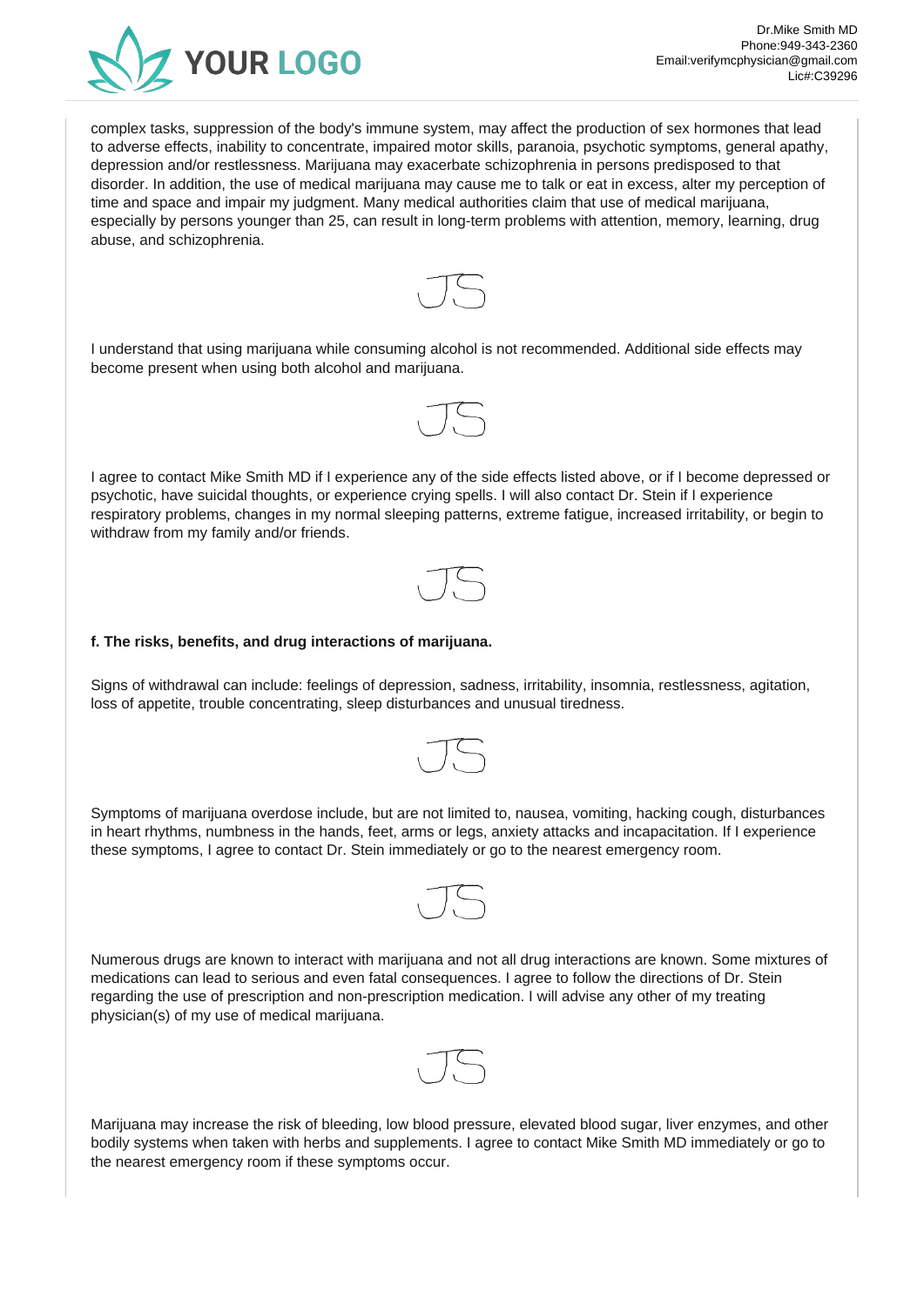



I understand that medical marijuana may have serious risks and may cause low birthweight or other abnormalities in babies. I will advise Mike Smith MD if I become pregnant, try to get pregnant, or will be breastfeeding.



**g. The current state of research on the efficacy of marijuana to treat the qualifying conditions set forth in this section.**

#### **Cancer**

There is insufficient evidence to support or refute the conclusion that cannabinoids are an effective treatment for cancers, including glioma.

 There is evidence to suggest that cannabinoids (and the endocannabinoid system more generally) may play a role in the cancer regulation processes. Due to a lack of recent, high quality reviews, a research gap exists concerning the effectiveness of cannabis or cannabinoids in treating cancer in general.

There is conclusive evidence that oral cannabinoids are effective antiemetics in the treatment of chemotherapy-induced nausea and vomiting.

 There is insufficient evidence to support or refute the conclusion that cannabinoids are an effective treatment for cancer-associated anorexia-cachexia syndrome and anorexia nervosa.



#### **Epilepsy**

There is insufficient evidence to support or refute the conclusion that cannabinoids are an effective treatment for epilepsy.

 Recent systematic reviews were unable to identify any randomized controlled trials evaluating the efficacy of cannabinoids for the treatment of epilepsy. Currently available clinical data therefore consist solely of uncontrolled case series, which do not provide high-quality evidence of efficacy. Randomized trials of the efficacy of cannabidiol for different forms of epilepsy have been completed and await publication.



#### **Glaucoma**

There is limited evidence that cannabinoids are an ineffective treatment for improving intraocular pressure associated with glaucoma.

 Lower intraocular pressure is a key target for glaucoma treatments. Non randomized studies in healthy volunteers and glaucoma patients have shown short-term reductions in intraocular pressure with oral,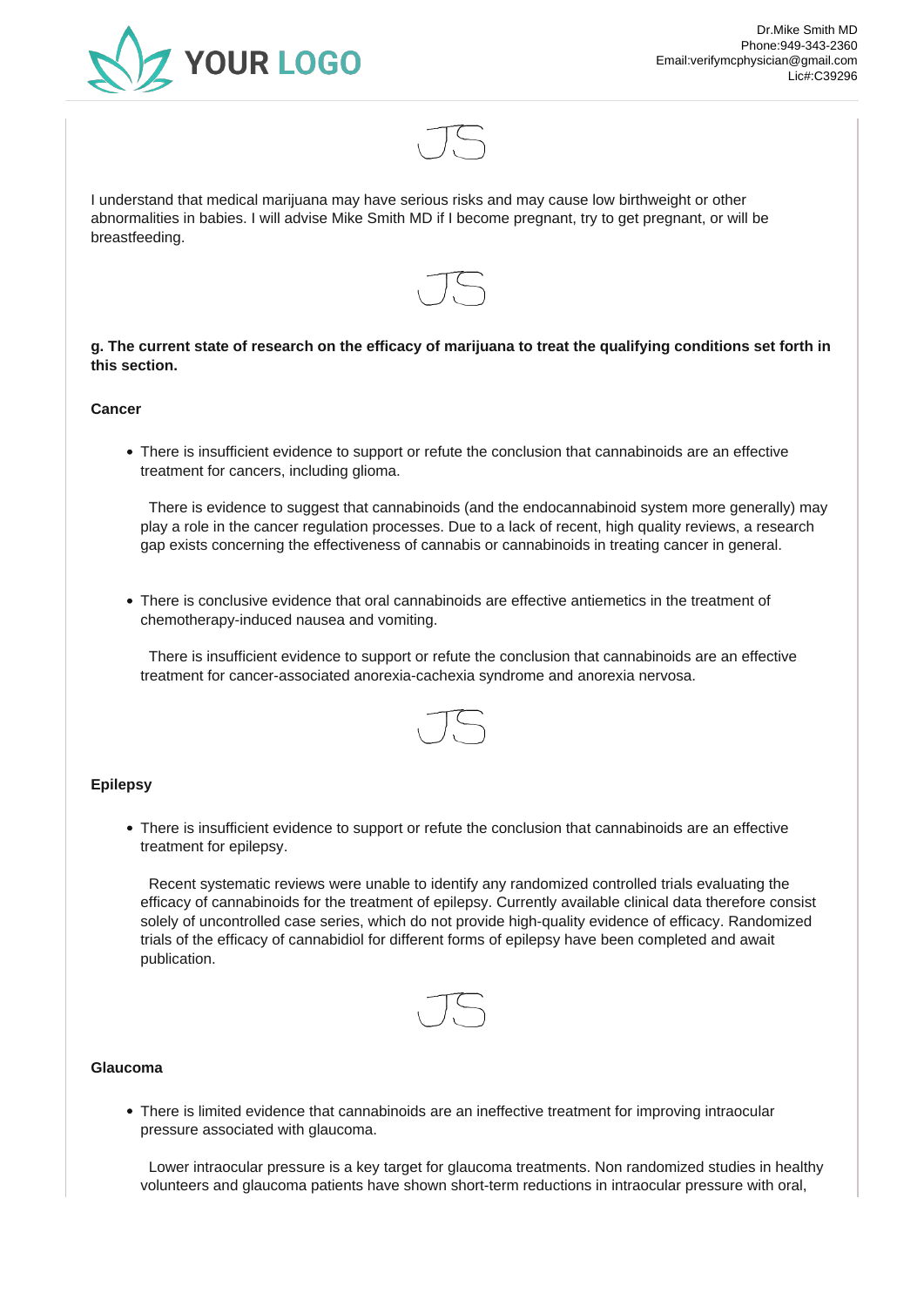

topical eye drops, and intravenous cannabinoids, suggesting the potential for therapeutic benefit. A goodquality systemic review identified a single small trial that found no effect of two cannabinoids, given as an oromucosal spray, on intraocular pressure. The quality of evidence for the finding of no effect is limited. However, to be effective, treatments targeting lower intraocular pressure must provide continug1I rather than transient reductions in intraocular pressure. To date, those studies showing positive effects have shown only short-term benefit on intraocular pressure (hours}, suggesting a limited potential for cannabinoids in the treatment of glaucoma.



## **Positive status for human immunodeficiency virus**

There is limited evidence that cannabis and oral cannabinoids are effective in increasing appetite and decreasing weight loss associated with HIV/AIDS.

 There does not appear to be good-quality primary literature that reported on cannabis or cannabinoids as effective treatments for AIDS wasting syndrome.



#### **Acquired immune deficiency syndrome**

There is limited evidence that cannabis and oral cannabinoids are effective in increasing appetite and decreasing weight loss associated with HIV/AIDS.

 There does not appear to be good-quality primary literature that reported on cannabis or cannabinoids as effective treatments for AIDS wasting syndrome.



#### **Post-traumatic stress disorder**

There is limited evidence (a single, small fair-quality trial) that nabilone is effective for improving symptoms of posttraumatic stress disorder.

 A single, small crossover trial suggests potential benefit from the pharmaceutical cannabinoid nabilone. This limited evidence is most applicable to male veterans and contrasts with non-randomized studies showing limited evidence of a statistical association between cannabis use (plant derived forms) and increased severity of posttraumatic stress disorder symptoms among individuals with posttraumatic stress disorder. There are other trials that are in the process of being conducted and if successfully completed, they will add substantially to the knowledge base.



#### **Amyotrophic lateral sclerosis**

There is insufficient evidence that cannabinoids are an effective treatment for symptoms associated with amyotrophic lateral sclerosis.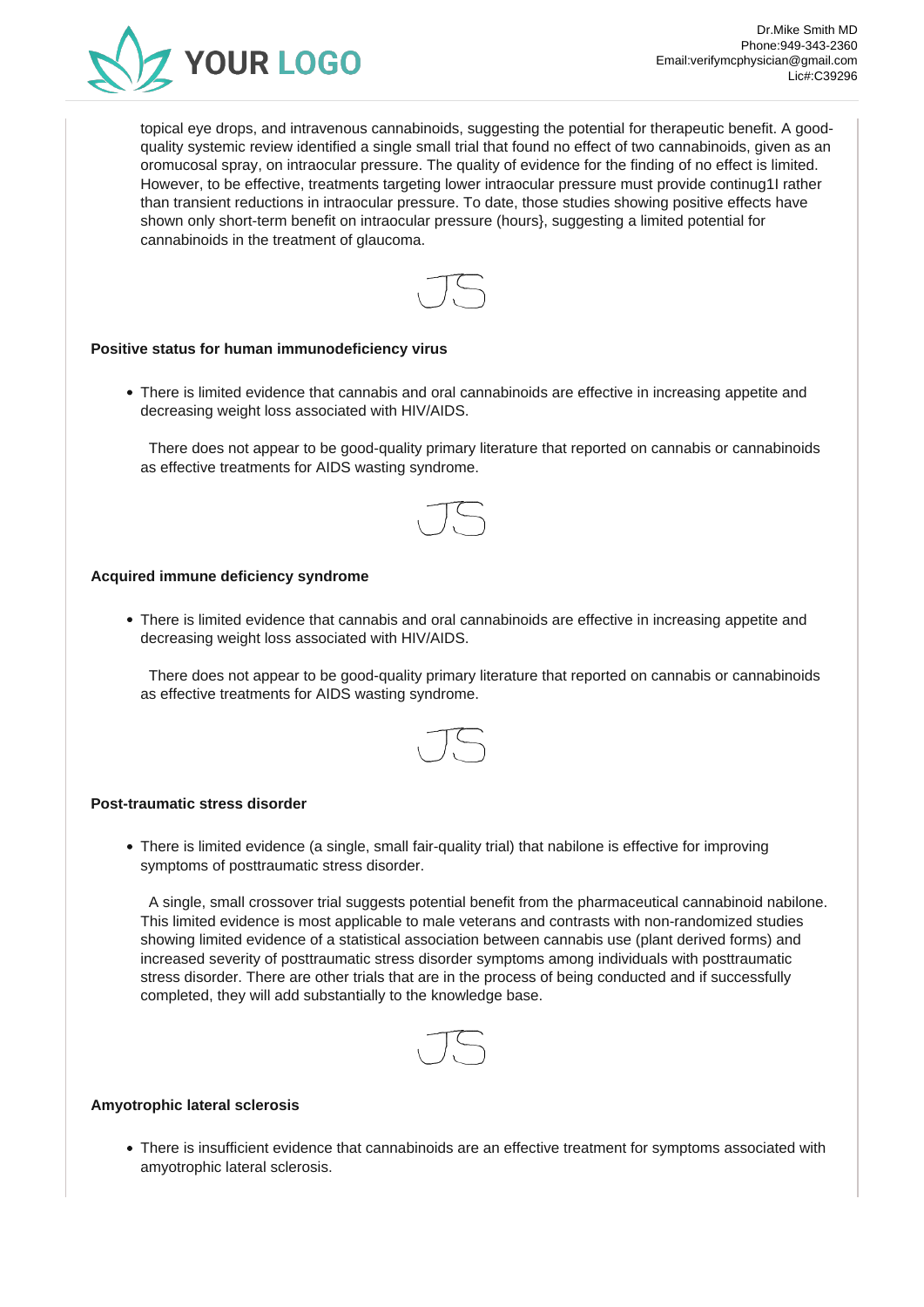

 Two small studies investigated the effect of dronabinol on symptoms associated with ALS. Although there were no differences from placebo in either trial, the sample sizes were small, the duration of the studies was short, and the dose of dronabinol may have been too small to ascertain any activity. The effect of cannabis was not investigated.



#### **Crohn's disease**

There is insufficient evidence to support or refute the conclusion that dronabinol is an effective treatment for the symptoms of irritable bowel syndrome.

 Some studies suggest that marijuana in the form of cannabidiol may be beneficial in the treatment of inflammatory bowel diseases, including Crohn's disease.



#### **Parkinson's disease**

There is insufficient evidence that cannabinoids are an effective treatment for the motor system symptoms associated with Parkinson's disease or the levodopa induced dyskinesia.

 Evidence suggests that the endocannabinoid system plays a meaningful role in certain neurodegenerative processes; thus, it may be useful to determine the efficacy of cannabinoids in treating the symptoms of neurodegenerative diseases. Small trials of oral cannabinoid preparations have demonstrated no benefit compared to a placebo in ameliorating the side effects of Parkinson's disease. A seven-patient trial of nabilone suggested that it improved the dyskinesia associated with levodopa therapy, but the sample size limits the interpretation of the data. An observational study demonstrated improved outcomes, but the lack of a control group and the small sample size are limitations.



#### **Multiple sclerosis**

There is substantial evidence that oral cannabinoids are an effective treatment for improving patientreported multiple sclerosis spasticity symptoms, but limited evidence for an effect on clinician-measured spasticity.

 Based on evidence from randomized controlled trials included in systematic reviews, an oral cannabis extract, nabiximols, and orally administered THC are probably effective for reducing patient-reported spasticity scores in patients with MS. The effect appears to be modest. These agents have not consistently demonstrated a benefit on clinician-measured spasticity indices.



#### **Medical conditions of same kind or class as or comparable to the above qualifying medical conditions**

The qualifying physician has provided the patient or the patient's parent or legal guardian a summary of the current research on the efficacy of marijuana to treat the patient's medical condition.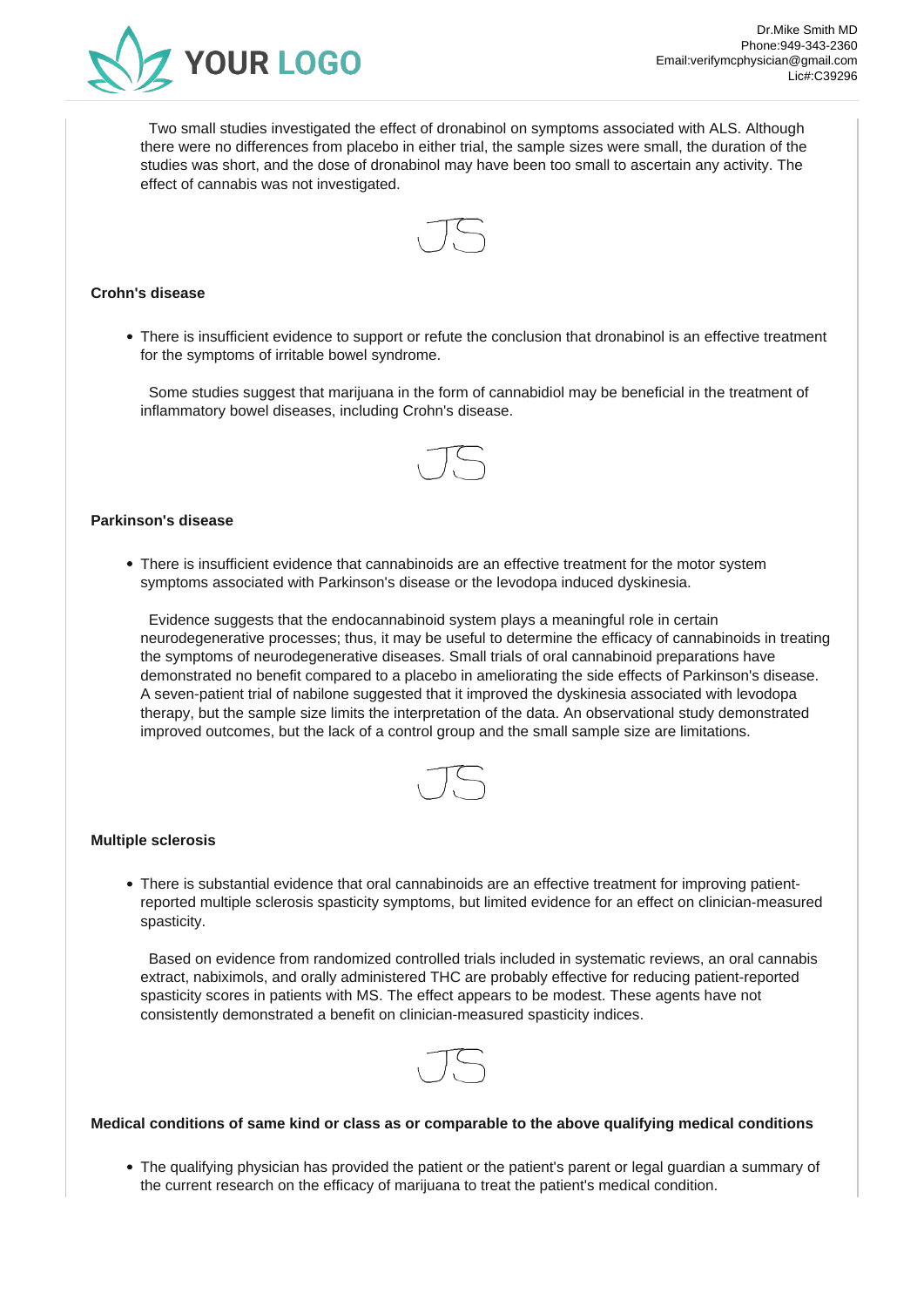

The summary is attached to this informed consent as Addendum.



## **Terminal conditions diagnosed by a physician other than the qualified physician issuing the physician certification**

- The qualifying physician has provided the patient or the patient's caregiver a summary of the current research on the efficacy of marijuana to treat the patient's terminal condition.
- The summary is attached to this informed consent as Addendum.



#### **Chronic nonmalignant pain**

There is substantial evidence that cannabis is an effective treatment for chronic pain in adults.

 The majority of studies on pain evaluated nabiximols outside the United States. Only a handful of studies have evaluated the use of cannabis in the United States, and all of them evaluated cannabis in flower form provided by the National Institute on Drug Abuse. In contrast, many of the cannabis products that are sold in state-regulated markets bear little resemblance to the products that are available for research at the federal level in the United States. Pain patients also use topical forms.

While the use of cannabis for the treatment of pain is supported by well controlled clinical trials, very little is known about the efficacy, dose, routes of administration, or side effects of commonly used and commercially available cannabis products in the United States.



## **h. That the patient's de-identified health information contained in the physician certification and medical marijuana use registry may be used for research purposes.**

The Department of Health submits a data set to The Medical Marijuana Research and Education Coalition for each patient registered in the medical marijuana use registry that includes the patient's qualifying medical condition and the daily dose amount and forms of marijuana certified for the patient.



I have had the opportunity to discuss these matters with the physician and to ask questions regarding anything I may not understand or that I believe needed to be clarified. I acknowledge that Mike Smith MD has informed me of the nature of a recommended treatment, including but not limited to, any recommendation regarding medical marijuana.



I attest that I am not a member, employee or agent of any media or law enforcement agency. It is illegal to film or record in this office with a video camera, cell phone or any other recording device. This is a direct violation of